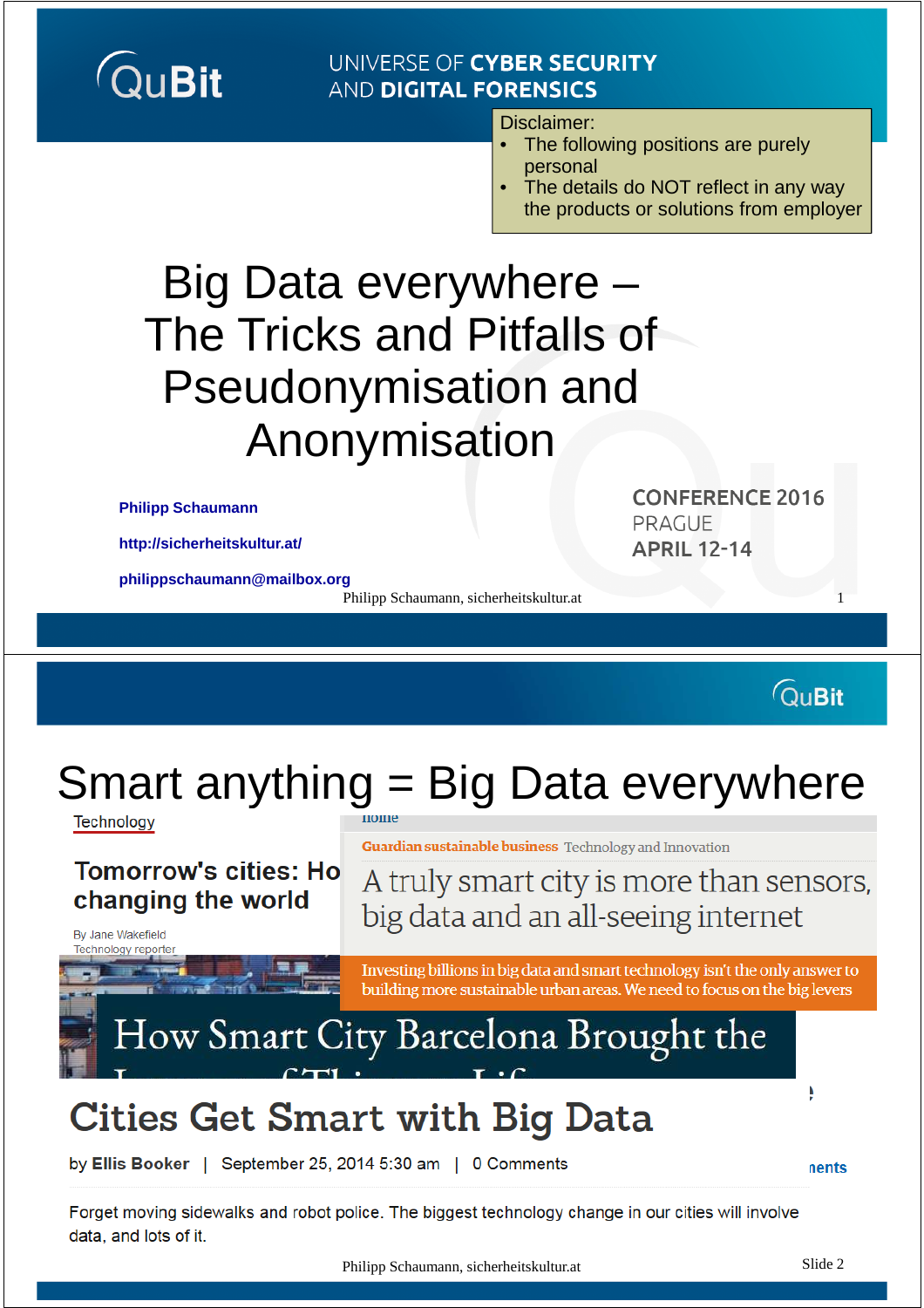### Big Data is incompatible with data protection

### Data protection:

•Data can only be collected for a welldefined purpose

•Data can only be collected on well-defined •Consent of the person legal basis or with consent

### Big Data

•As much Data as possible is collected without knowing what it can be used for

is assumed or data is considered "anonymous"

Philipp Schaumann, sicherheitskultur.at Slide 3

**QuBit** 

## Anonymity (legal definition)

### **Anonymity** = no name (no identifying data field)

. . . that it can no longer be used to identify a (natural) person by using "all the means likely reasonably to be used" by either the controller or a third party - the processing must be irreversible

Also, "events" that are relating to 1 person shall not be linkable (no "tracking")

according to definition of ARTICLE 29 DATA PROTECTION WORKING PARTY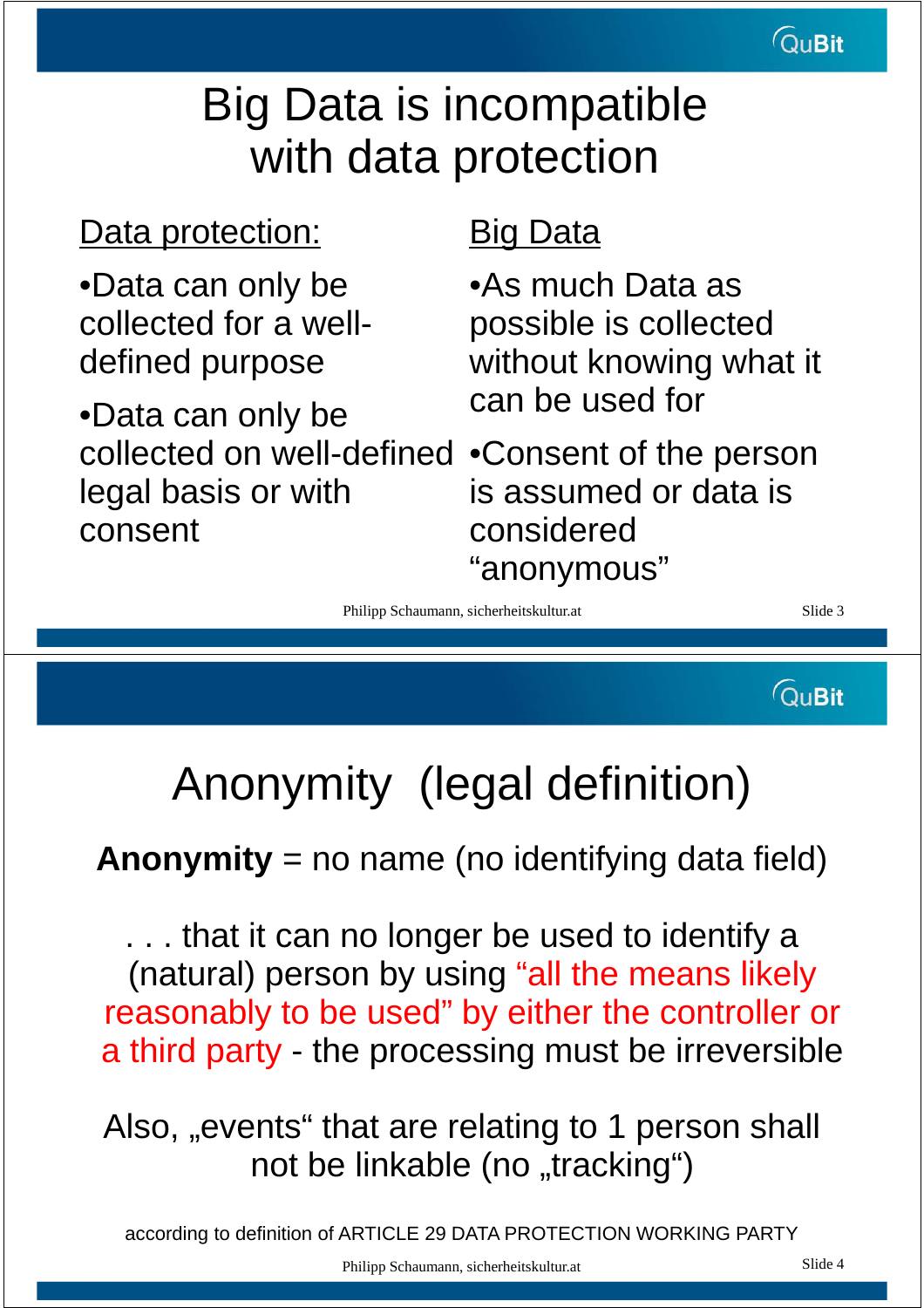

## Degree of Anonymization

100 % Anonymity means that

- no entity in the (known) universe can,
- even with lots of compute power and
- unlimited access to all other data sources,
- now and in the forseable future

re-identify the person

Complete anonymity is very hard to do and the data looses most of its value – it is equal to synthetic data

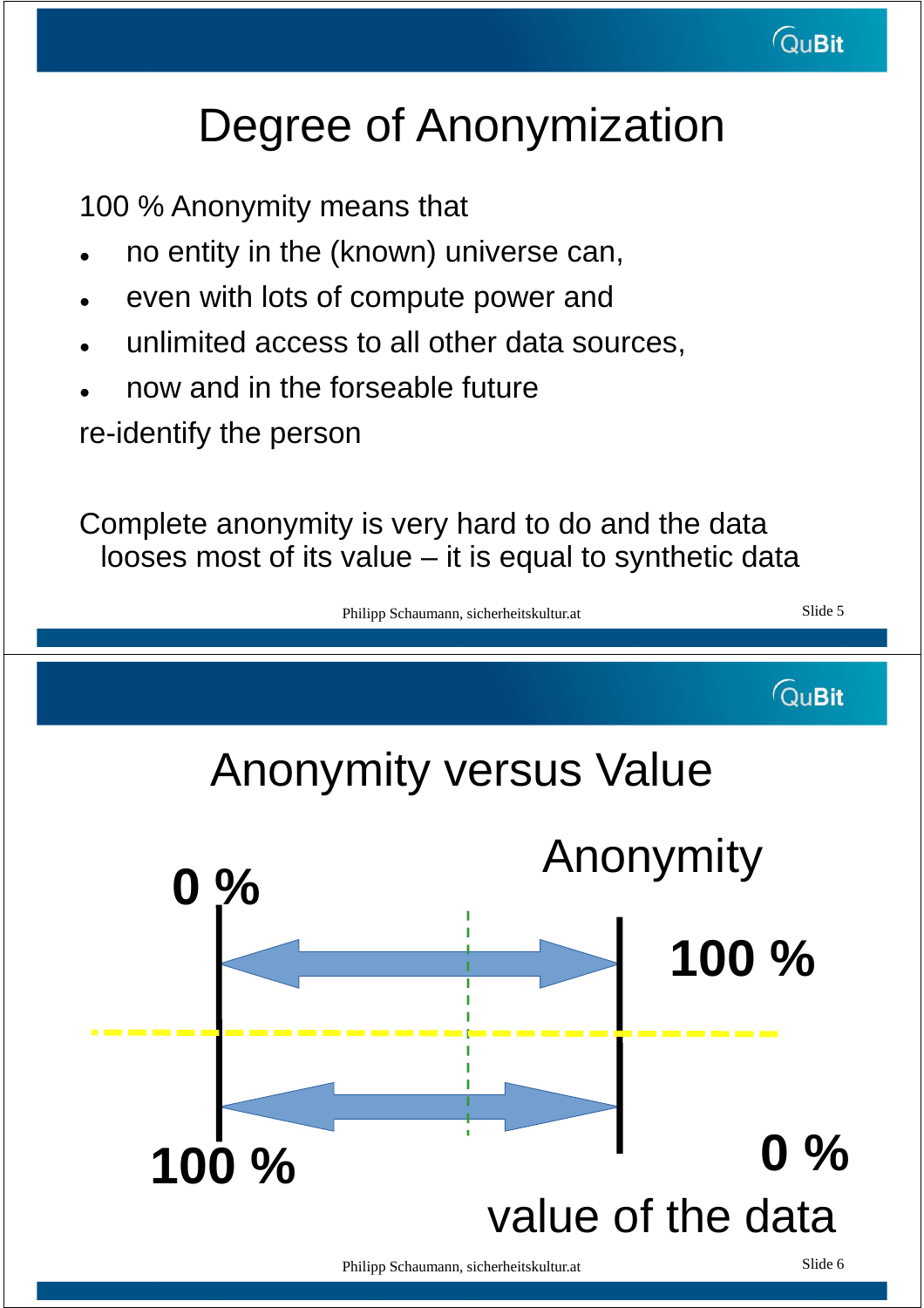# Pseudonymity

**Pseudonymity** = name and other identifying data fields have been replaced by values that allows for the **original data controller** to match the data with other data – e.g. it allows matching of events concerning the same person, etc.

The **recipient of the data** cannot (by legal means) identify the person.

Anonymous data are no longer protected by D.P. law

Pseudonymous data is still protected by D.P. law

Philipp Schaumann, sicherheitskultur.at 7

**QuBit** 

## Multiple events per person

. If there are multiple events per person (either in the same record or in multiple records) then pseudonymization and even in-complete anonymization will still allow "tracking" of the events of 1 person = violation of strict anonymity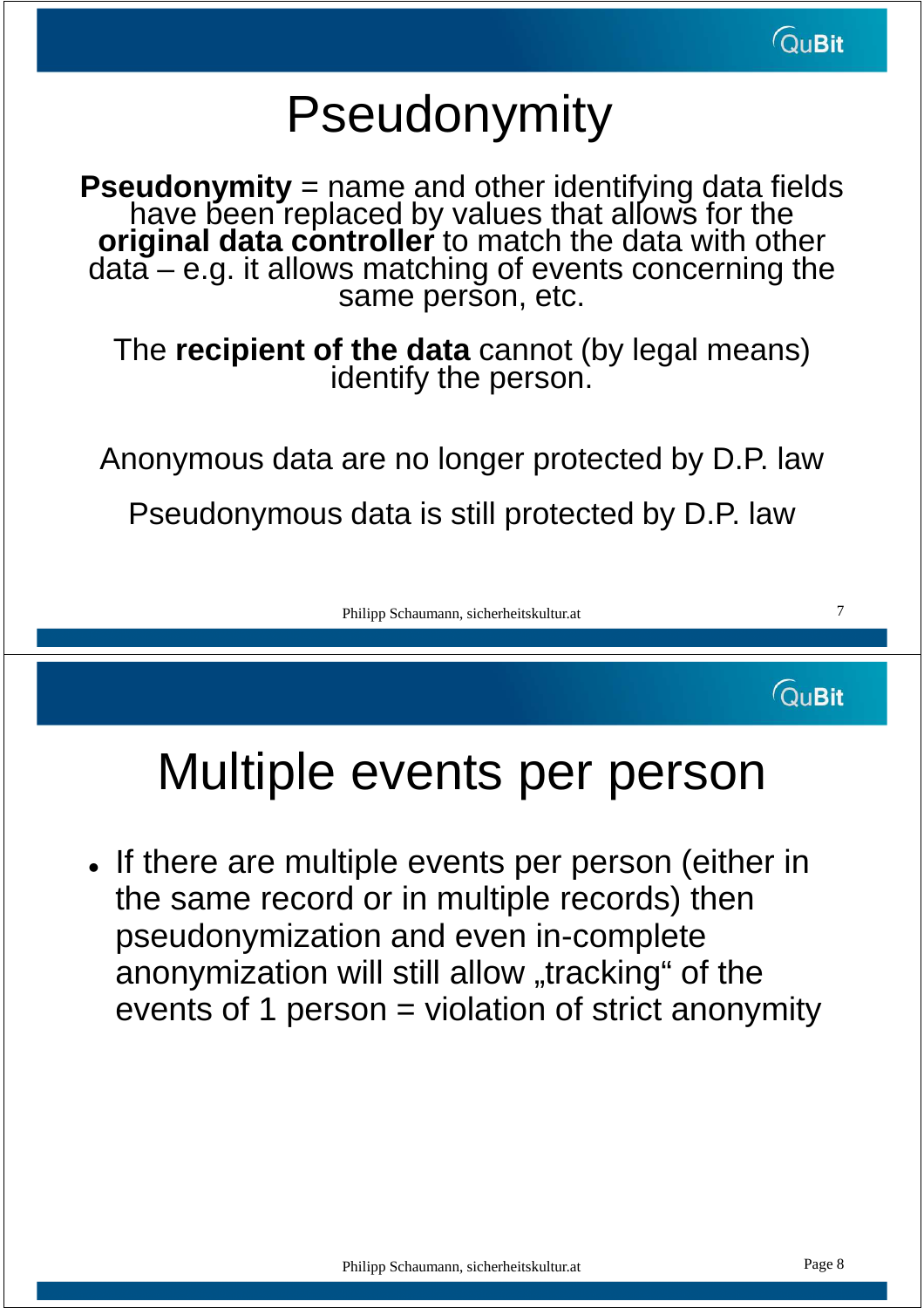# Identifier vs. Quasi Identifier

- **Identifiers** need to be removed (name, PP#, Soc. Sec. No, email-address, account #, phone #, …..)
- **Quasi-Identifiers** (QI)/ key attributes need to be considered in combination with each other + possible other sources for this data (Zip Code, Gender, Age, Address, education, profession, memberships, participation in groups or events, ….)

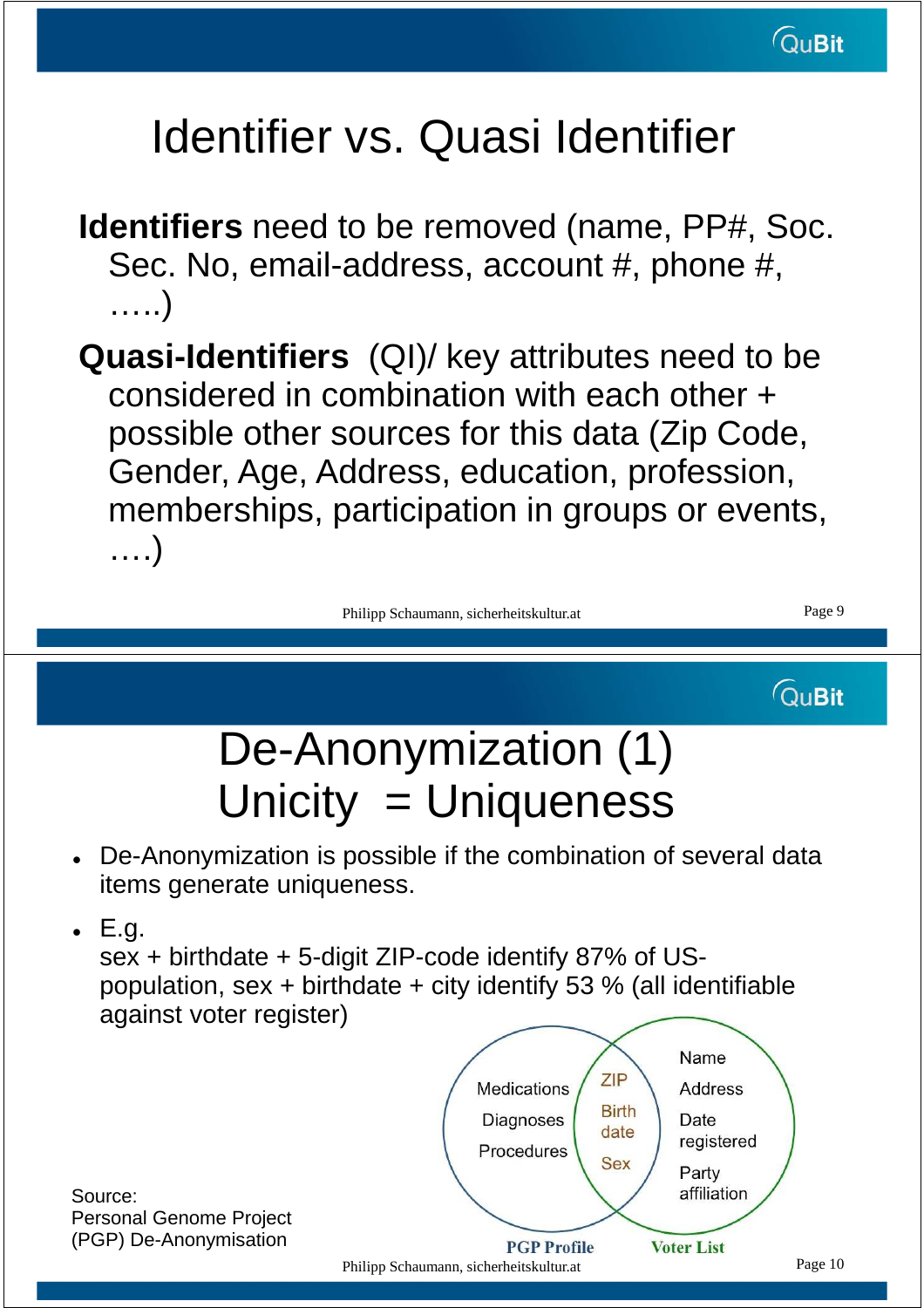### AOL search data (2006)

### **AOL apologizes for exposing search data**

**A spokesman for the ISP-turned-portal says the release of keyword search information from about 658,000 anonymous AOL users was a "screw up" that was based on good intentions.**

Philipp Schaumann, sicherheitskultur.at Slide 11

**QuBit** 

# The Netflix case (2007)

Projecting two databases onto the same subspace

- Each record consists of anonymized personal data plus movie ratings with the date of the rating. (movie name, date, rating value)
- Each record can be represented by a point in a multidimensional space, where each attribute is a coordinate.
- They are so distant that after partitioning the space into regions, each region contains only one record. In the Netflix case, records were sufficiently unique with just 8 movie ratings given within 14 days of distance.
- The very same selection of just 8 rated movies constituted a fingerprint of the expressed ratings, not shared between two data subjects within the database.
- The researchers matched the supposedly anonymous Netflix data set with another public database with movie ratings (the IMDB), thus finding users who had expressed ratings for the same movies within the same time intervals.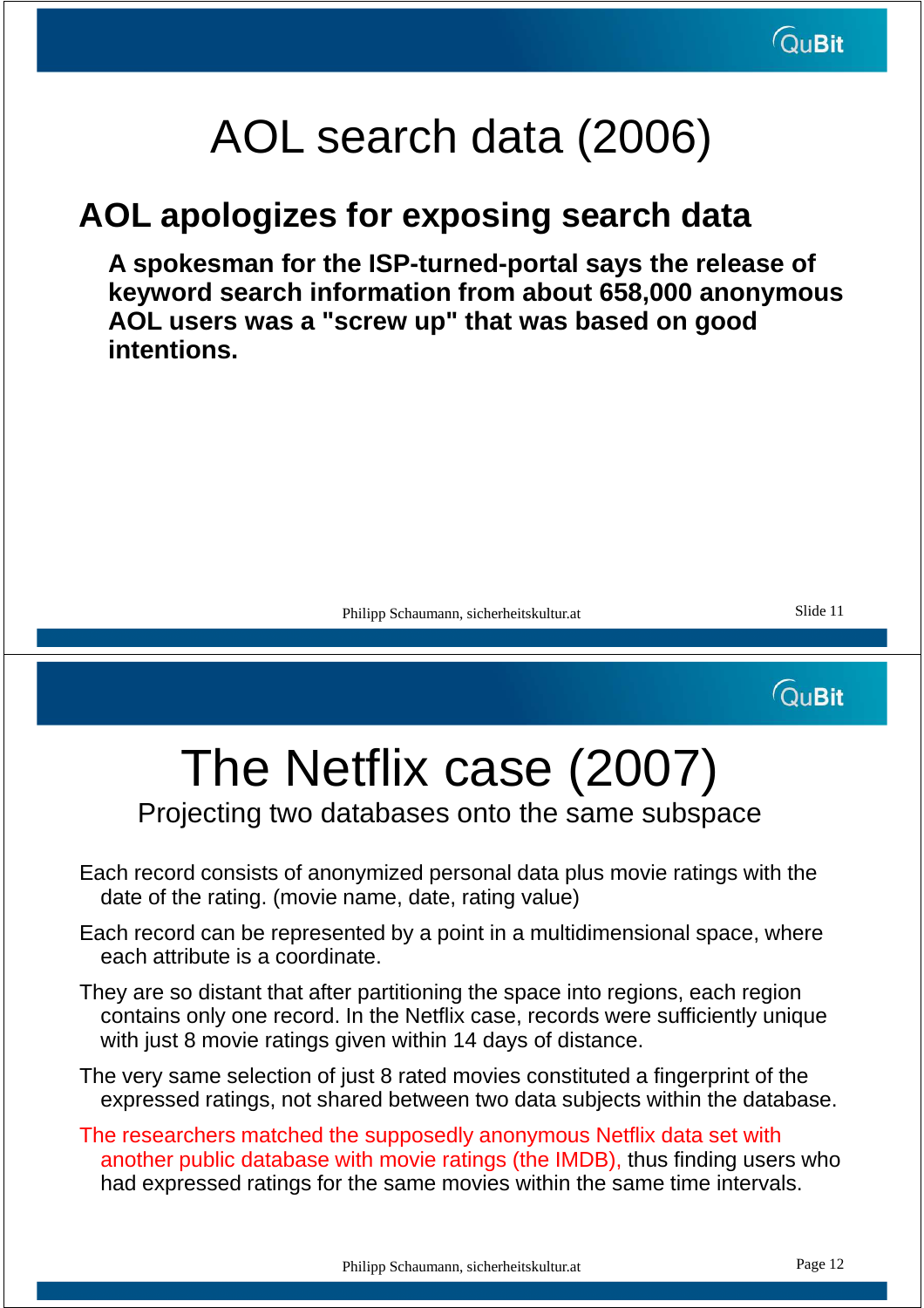## DNA Study (2013)

Apr 25, 2013 @ 03:47 PM **18,872** views

### **Harvard Professor Re-Identifies Anonymous Volunteers In DNA Study**

. . . has re-identified the names of more than 40% of a sample of anonymous participants in a high-profile DNA study, highlighting the dangers that ever greater amounts of personal data available in the Internet era could unravel personal secrets.



Harvard Professor Latanya Sweeney

Philipp Schaumann, sicherheitskultur.at Slide 13

**QuBit** 

### Montjoye Mobility Study 2013

. . . fifteen months . . . for one and a half million individuals:

... in a dataset where the location of an individual is specified hourly, and with a spatial resolution equal to that given by the carrier's antennas, four spatio-temporal points are enough to uniquely identify 95% of the individuals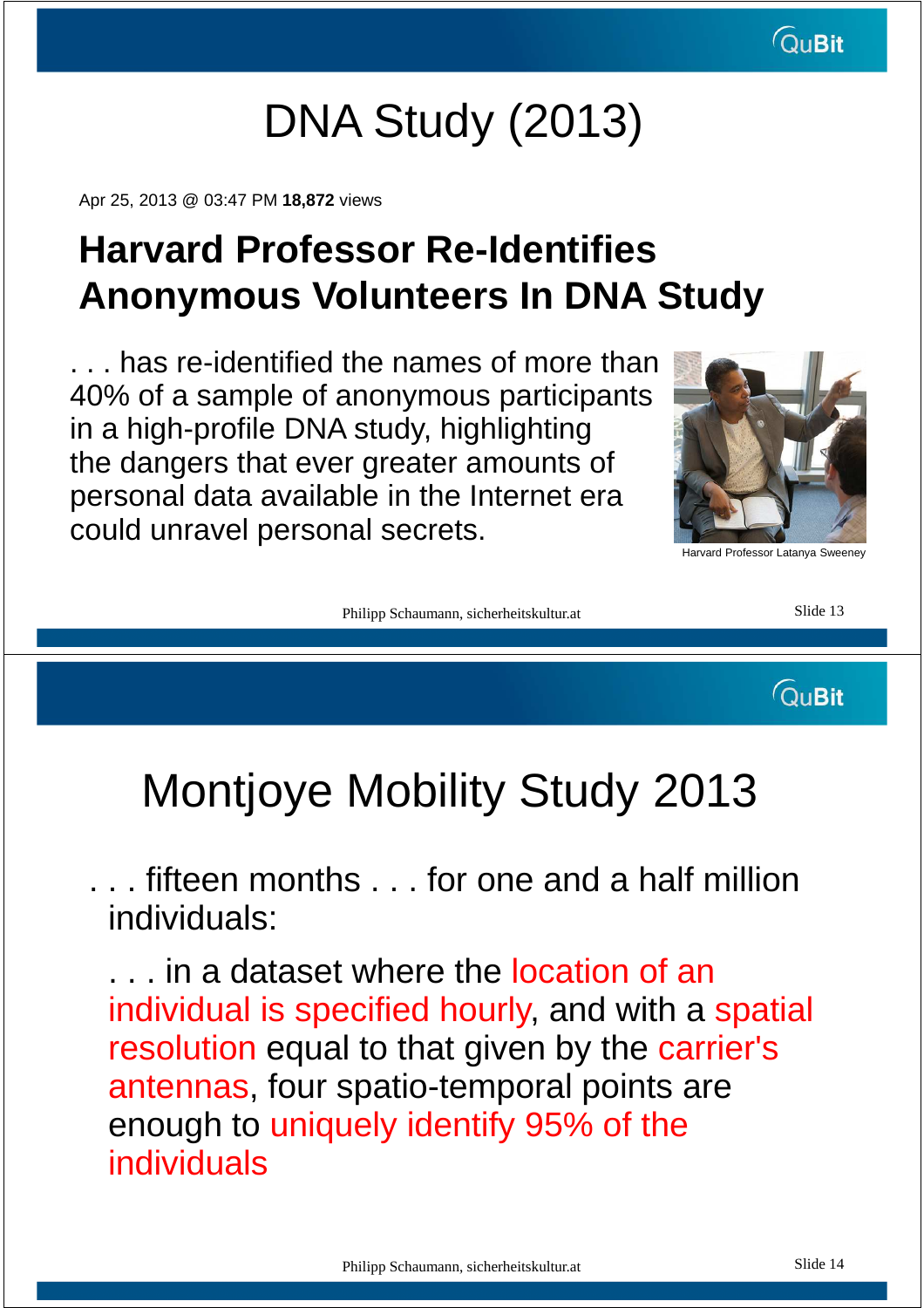

### De-Anonymization (2) Unicity = Uniqueness

- Day-long location tracking (mobility pattern): Week-day daylight location + main night time location is unique for 90+ % of the people
- In a village, a bank might have only a single male/female customer in a certain age range – how many customers of an Autstian bank are living in a mid-size town in Norway? Probably just 1 and 1 and 1 and 1 and 1 and 1 and 1 and 1 and 1 and 1 and 1 and 1 and 1 and 1 and 1 and 1 and 1 and 1 and 1 and 1 and 1 and 1 and 1 and 1 and 1 and 1 and 1 and 1 and 1 and 1 and 1 and 1 and 1 and 1 and 1 an



**QuBit** 

### NY Taxi Rides (2014)

Dataset released by the New York City Taxi and a Limousine Commission - every taxi ride in New York in 2013,

including the pickup and drop off times, locations, fare and tip amounts, as well as anonymized (hashed) versions of the taxi's license.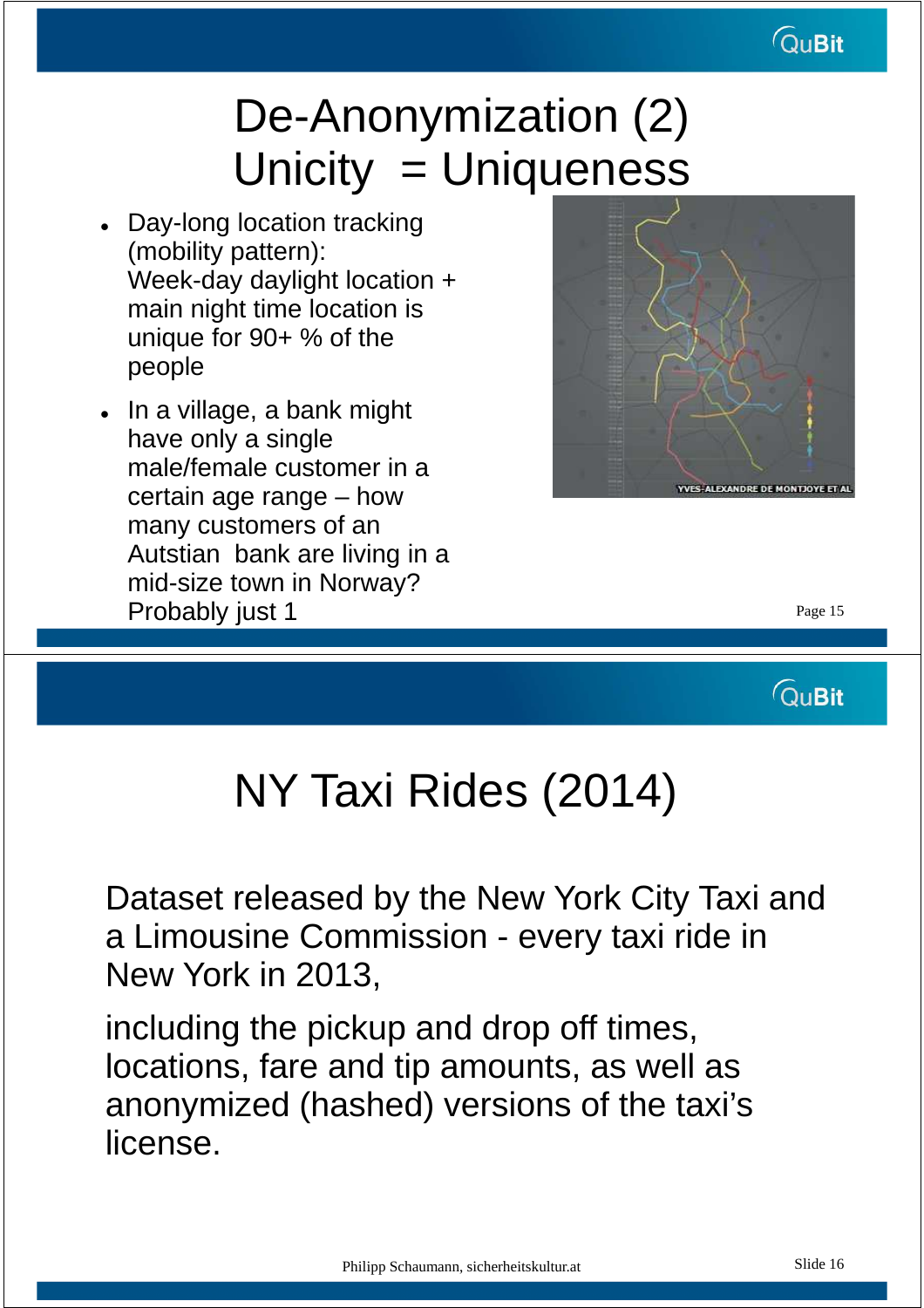### NY Taxi Rides (2014) - "Chasing" Celebrities

searching through images of "celebrities in taxis in Manhattan in 2013" to find enough information to identify the correct record in the database.



Jessica Alba (Click to Explore)

Philipp Schaumann, sicherheitskultur.at Slide 17

**QuBit** 

# NY Taxi Rides (2014) "Chasing" others –

### A few innocent nights at the gentlemen's club

... ran a query to pull out all pickups that occurred outside the club after midnight and before 6am, and mapped the drop-off coordinates

. . . was able to pinpoint certain individuals with high probability.

Examining one of the clusters in the map above revealed that only one of the 5 likely drop-off addresses was inhabited; a search for that address revealed its resident's name.

In addition, by examining other drop-offs at this address, I found that this gentleman also frequented such establishments as "Rick's Cabaret" and "Flashdancers". Using websites like Spokeo and Facebook, I was also able to find out his property value, ethnicity, relationship status, court records and even a profile picture!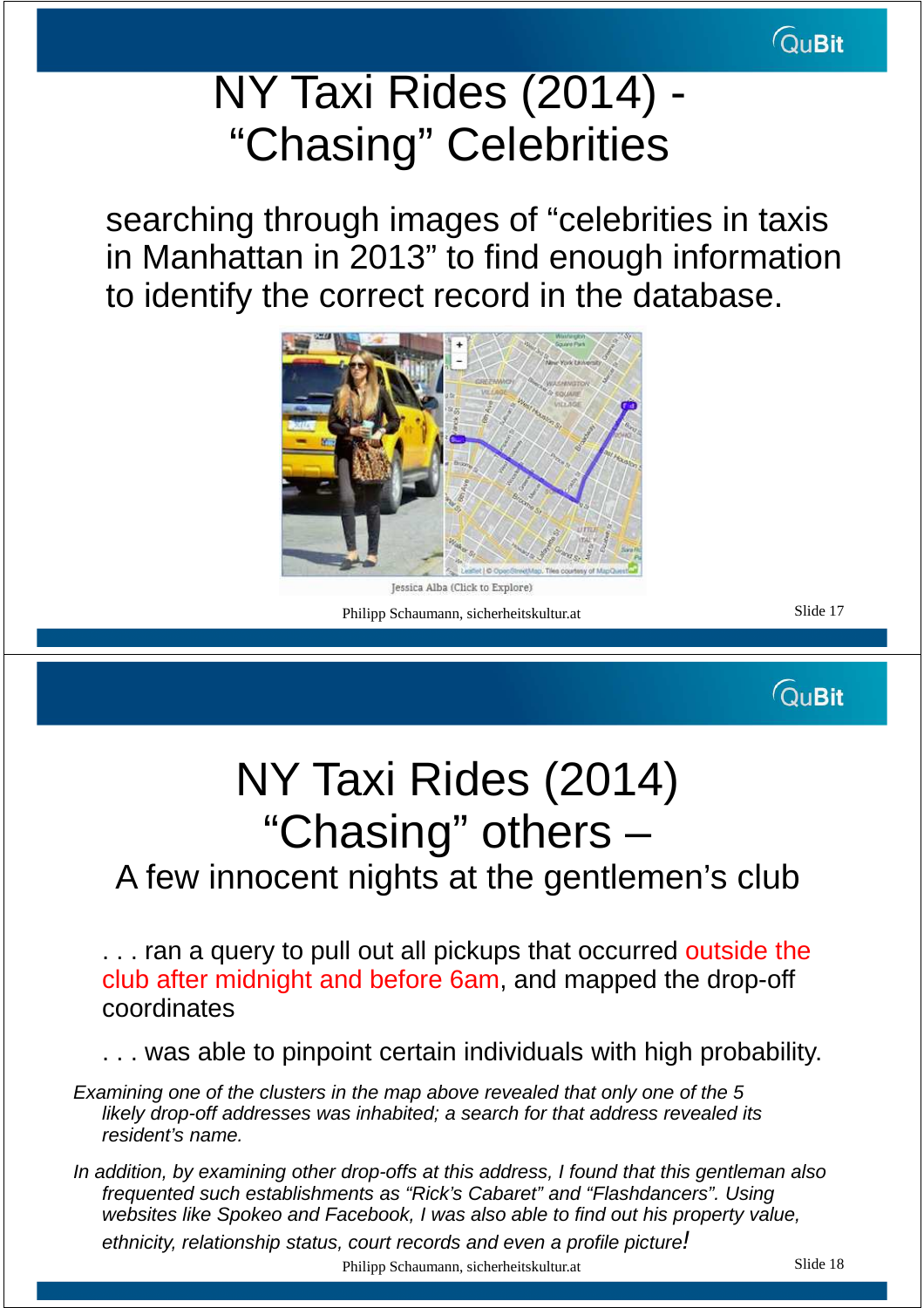### Decreasing the resolution of Location Data (time and space)



A shows the full tracking details

B and C show increasing coarseness being applied

But even coarse datasets provide little anonymity (Montjoye 2013)

Page 19

**QuBit** 

**QuBit** 

### Your smartphone trail: Location data is very Talkative

- Where do you spend some of your nights? (full night, only short visits)
- Which pubs, clubs do you visit?
- Which sport clubs do you visit?
- Which churches do you visit?
- Which political meeting do you visit?
- Where do you shop?
- What movies do you watch?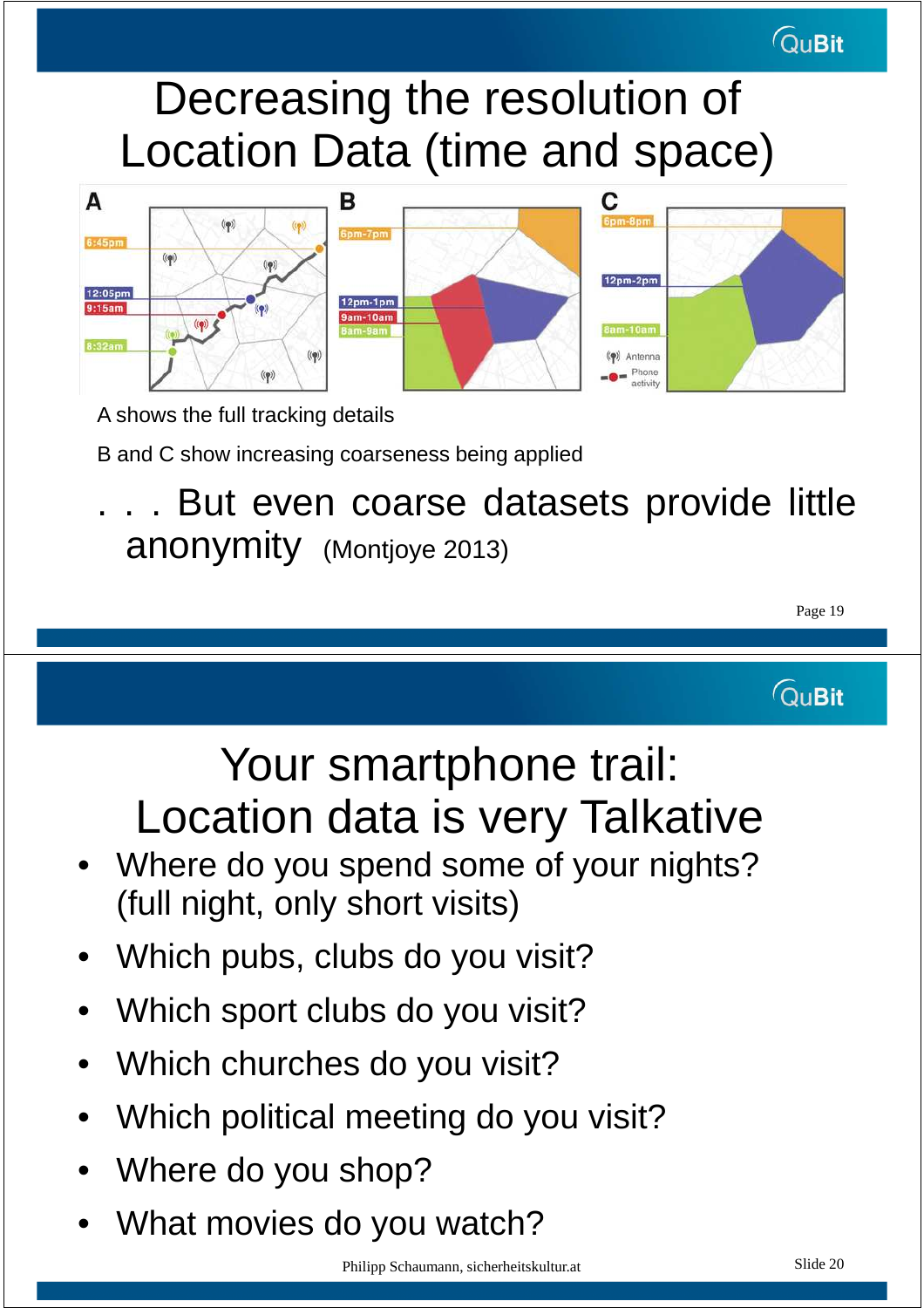# Uber (2015)

... anyone who took a ride between 10pm and 4am on a Friday or Saturday night,

and then took a second ride from within 1/10th of a mile of the previous nights' drop-off point 4- 6 hours later (enough for a quick night's sleep).



Philipp Schaumann, sicherheitskultur.at Slide 21

**QuBit** 

## And the solution for Smart Cities?

- 1. Collect single data points wherever possible, never full travel data (e.g. for road congestion data)
- 2. If single data points are not possible, make data very very coarse grained (time + location)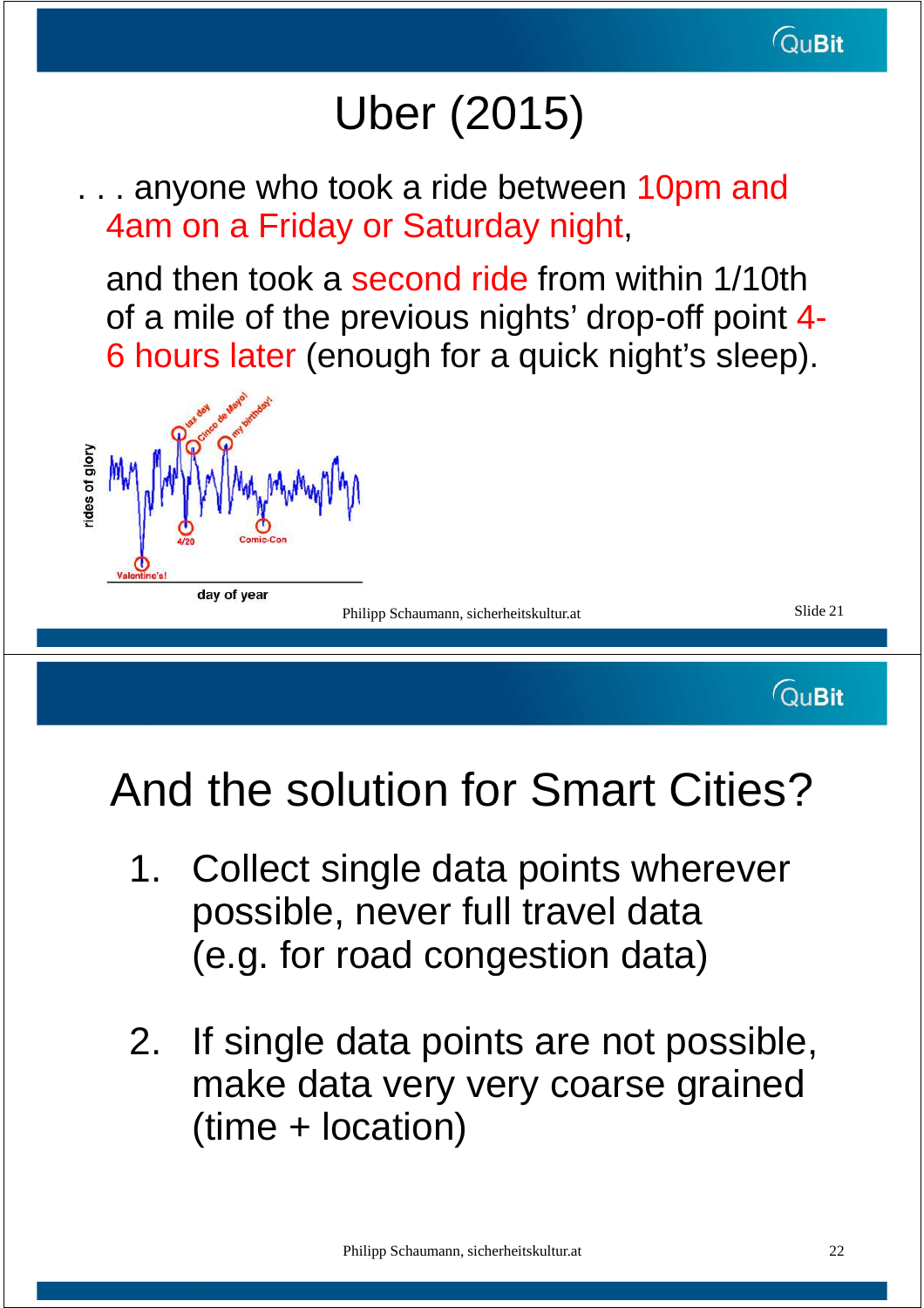## And the solution for Smart Cities?

- 3. Watch out for uniqueness in the data set! ("quasi identifier")
- 4. Hashing without salt allows easy brute force attacks
- 5. Remove as many data items as possible

Philipp Schaumann, sicherheitskultur.at 23

## And for the Consumer

Be very suspicious if somebody promises you to "anonymize your data"

Leave as little traces as possible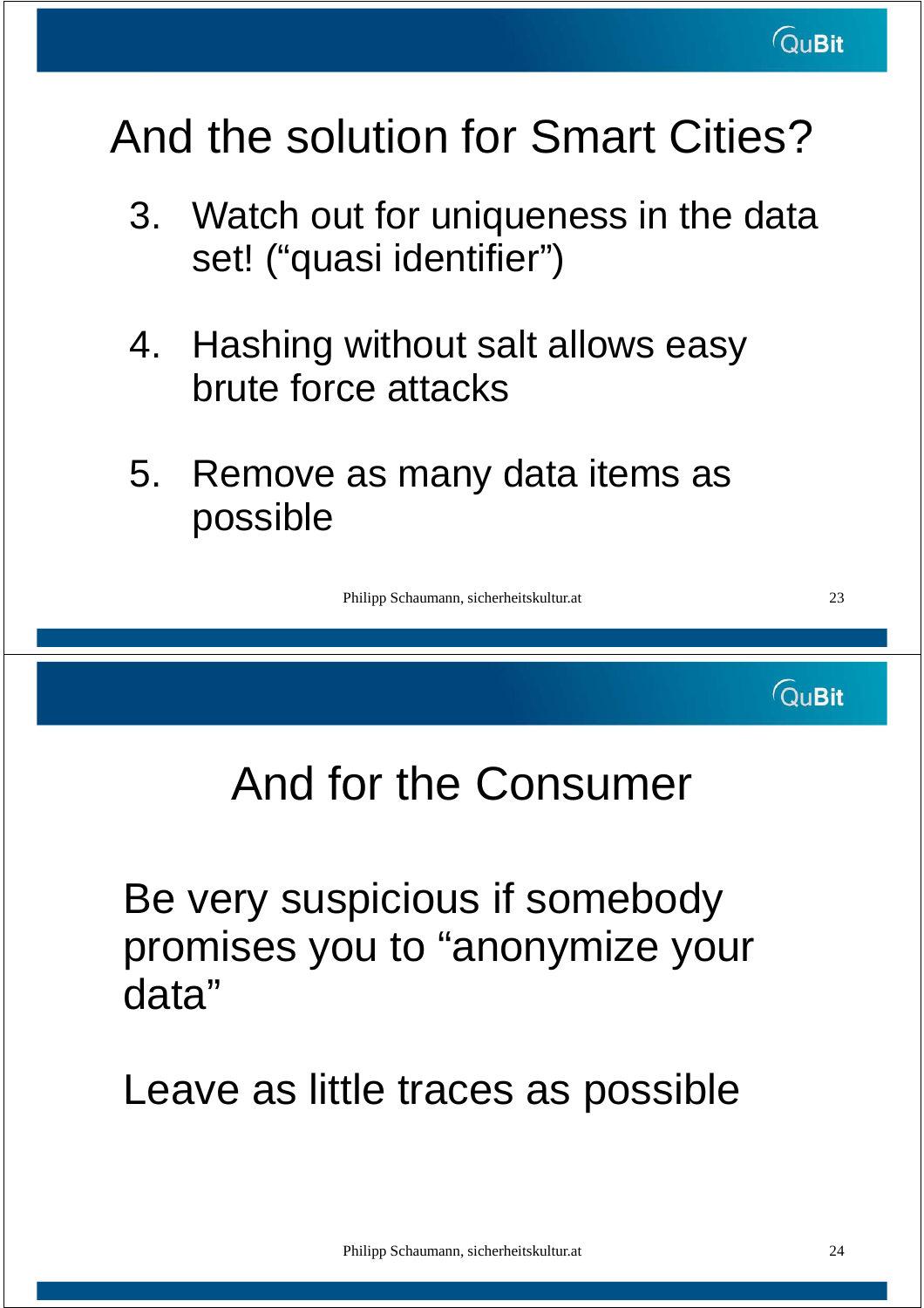### Sources for De-anonymization Examples

2000 L. Sweeney study: http://dataprivacylab.org/projects/identifiability/paper1.pdf 2006 AOL search data: http://searchsecurity.techtarget.com/news/1208972/AOL-apologizes-for-exposing-searchdata 2006 AOL search data: http://usatoday30.usatoday.com/tech/columnist/andrewkantor/2006-08-17-aol-data\_x.htm 2007 Netflix: http://archive.wired.com/politics/security/commentary/securitymatters/2007/12/securitymatters\_1213 2007 Netflix: https://www.cs.utexas.edu/~shmat/shmat\_oak08netflix.pdf 2013 DNA study: http://www.forbes.com/sites/adamtanner/2013/04/25/harvard-professor-re-identifies-anonymousvolunteers-in-dna-study/ 2013 Montjoye mobility study: http://www.nature.com/srep/2013/130325/srep01376/full/srep01376.html 2013 Sweeney Patient records: http://dataprivacylab.org/projects/wa/1089-1.pdf 2014 NY taxi rides: http://research.neustar.biz/2014/09/15/riding-with-the-stars-passenger-privacy-in-the-nyc-taxicabdataset/ (with tutorial about differential privacy) 2014 Taxi rides NY: http://gawker.com/the-public-nyc-taxicab-database-that-accidentally-track-1646724546 2015 Uber rides: https://web.archive.org/web/20140828024924/http://blog.uber.com/ridesofglory 2015 credit card data: http://bits.blogs.nytimes.com/2015/01/29/with-a-few-bits-of-data-researchers-identifyanonymous-people/ 2015 credit card data: http://www.sciencemag.org/content/347/6221/468.summary?sid=de616c3b-4b69-416c-b497- 1df7cec3d033

Overview (German language) http://sicherheitskultur.at/Glaeserner\_Mensch.htm#deanom

Philipp Schaumann, sicherheitskultur.at Page 25

**QuBit** 

### Where to learn more about Pseudonymization?

Much more techncial tutorial from the ARTICLE 29 DATA PROTECTION WORKING PARTY of the EU

http://ec.europa.eu/justice/data-protection/article-29/documentation/opinionrecommendation/files/2014/wp216\_en.pdf